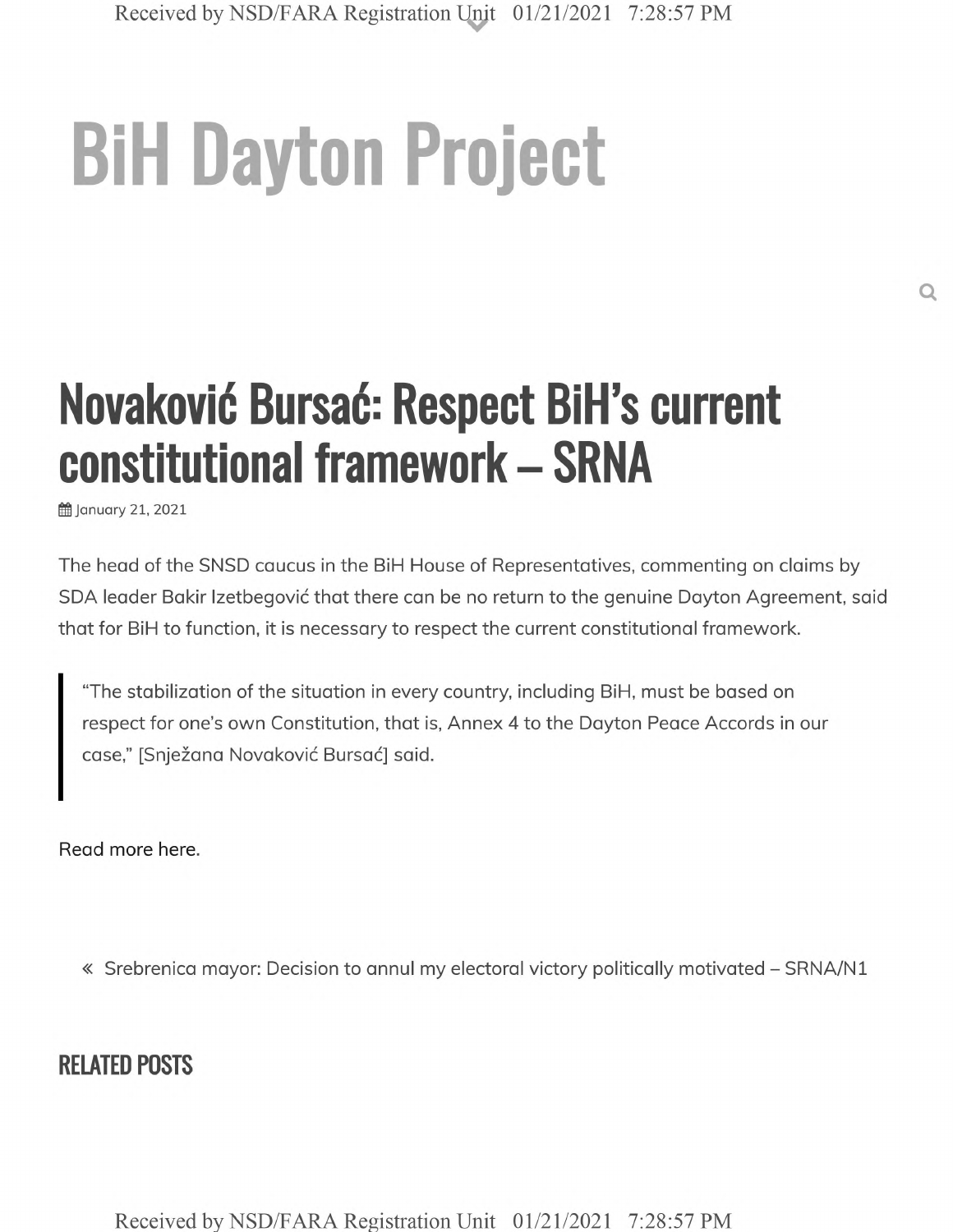



**Srebrenica mayor: Decision to annul my electoral victory politically motivated - SRNA/N1** H January 21, 2021



**Cvijanovic: CEC put itself in service of political Sarajevo and RS opposition - SRNA 的 January 21, 2021** 



**RS Minister: Earthquake shows Trgovska Gora is unsuitable for nuclear waste - SRNA i** January 20, 2021

Received by NSD/FARA Registration Unit 01/21/2021 7:28:57 PM